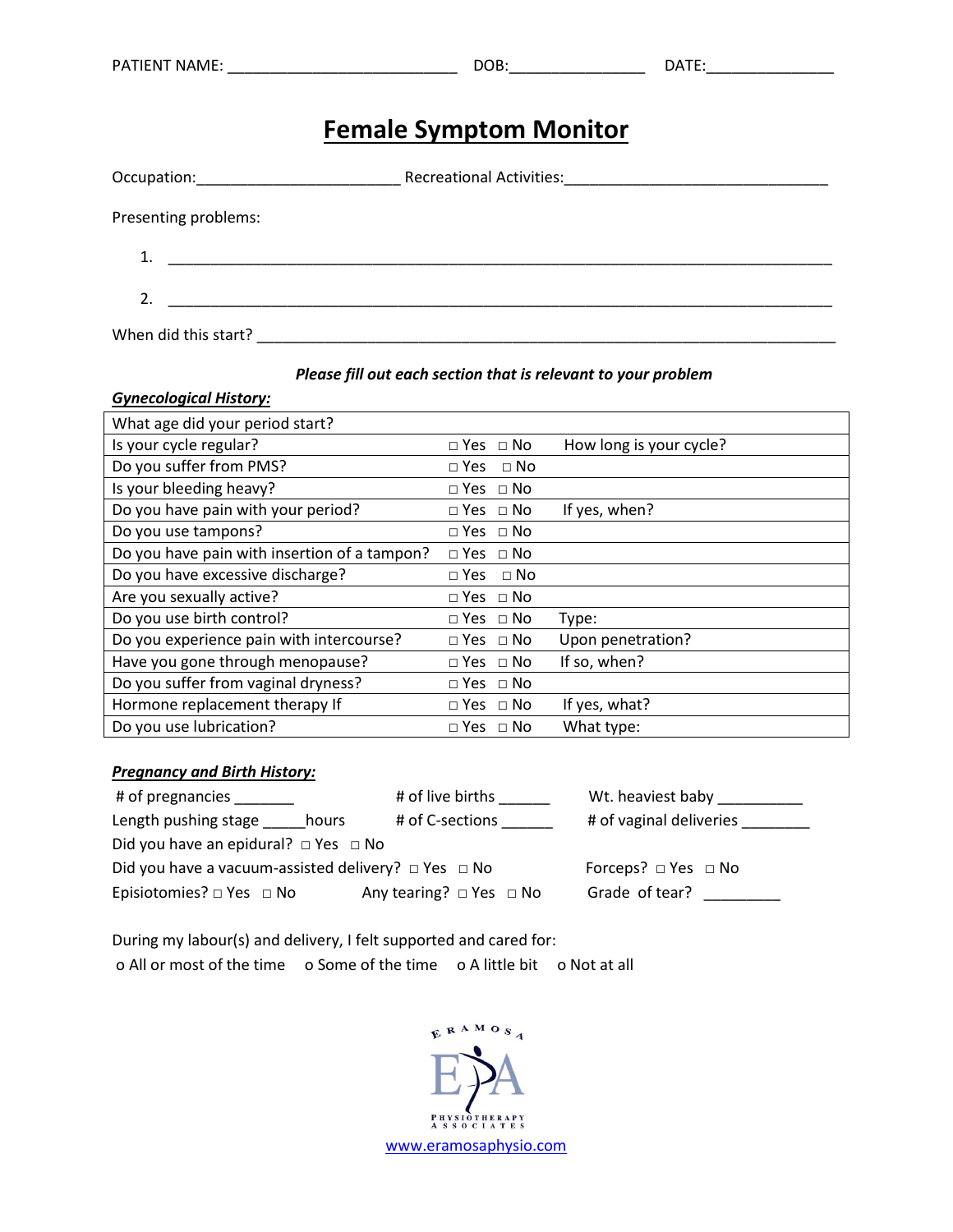| <b>NAMF</b><br><b>PATIENT</b> | м | .<br>$\mathbf{v}$ |
|-------------------------------|---|-------------------|
|                               |   |                   |

Were there times during labour and delivery that you were (or thought you were) in danger of death or injury? □ Yes □ No

Were there times when the baby was or seemed to be in danger during labour and delivery? □ Yes □ No

Do suffer/have you suffered from post-partum depression? □ Yes □ No

Do you have feelings of heaviness/pressure in your vagina? □ Yes □ No

Have you ever been told you have a prolapse? □ Yes □ No

#### **Have you had any of the following medical procedures?**

| Appendectomy | $\Box$ Yes $\Box$ No | Bartholin Cyst $\Box$ Yes $\Box$ No |                      | Bowel Resection $\Box$ Yes $\Box$ No |                      |
|--------------|----------------------|-------------------------------------|----------------------|--------------------------------------|----------------------|
| Laparoscopy  | $\Box$ Yes $\Box$ No | Cystoscopy                          | $\Box$ Yes $\Box$ No | Colostomy                            | $\Box$ Yes $\Box$ No |
| TVT-TVT(O)   | $\Box$ Yes $\Box$ No | Gallbladder                         |                      | Hemorrhoid                           |                      |
|              |                      | Removal                             | $\Box$ Yes $\Box$ No | Surgery                              | $\Box$ Yes $\Box$ No |
| Mesh         |                      | Prolapse/                           |                      | Hysterectomy                         | $\Box$ Yes $\Box$ No |
| Procedure    | $\Box$ Yes $\Box$ No | Vaginal repair                      | $\Box$ Yes $\Box$ No |                                      |                      |
| Other        |                      |                                     |                      |                                      |                      |

#### *Bladder Symptoms:*

| Did you have problems with your bladder during childhood?             | $\Box$ Yes $\Box$ No $\Box$ Sometimes |
|-----------------------------------------------------------------------|---------------------------------------|
| Do you have leakage associated with sneezing, coughing, running       |                                       |
| and/or laughing?                                                      | $\Box$ Yes $\Box$ No $\Box$ Sometimes |
| Do you have leakage during intercourse?                               | $\Box$ Yes $\Box$ No $\Box$ Sometimes |
| Do you feel really strong sensations prior to voiding but don't leak? | $\Box$ Yes $\Box$ No $\Box$ Sometimes |
| Does your leakage occur after having a strong urge that feels         |                                       |
| uncontrollable?                                                       | □ Yes □ No □ Sometimes                |
| Do you have pain when your bladder fills?                             | □ Yes □ No □ Sometimes                |
| Does your pain improve when you void?                                 | $\Box$ Yes $\Box$ No $\Box$ Sometimes |
| Do you have pain when you void?                                       | $\Box$ Yes $\Box$ No $\Box$ Sometimes |
| Do you have to strain in order to empty your bladder?                 | $\Box$ Yes $\Box$ No $\Box$ Sometimes |
| Do you have difficulty starting your urine steam?                     | $\Box$ Yes $\Box$ No $\Box$ Sometimes |
| Do you have dribbling after you get up from the toilet?               | $\Box$ Yes $\Box$ No $\Box$ Sometimes |
| Do you sit on the toilet?                                             | $\Box$ Yes $\Box$ No $\Box$ Sometimes |
| Do you have incomplete emptying when you void and feel like you       |                                       |
| have to go again soon?                                                | $\Box$ Yes $\Box$ No $\Box$ Sometimes |
| Do your bladder problems cause you to leak at night?                  | $\Box$ Yes $\Box$ No $\Box$ Sometimes |
| Does your incontinence fluctuate with your cycle?                     | □ Yes □ No □ Sometimes                |
| Does your incontinence require you to wear pads?                      | $\Box$ Yes $\Box$ No $\Box$ Sometimes |
| If you answered yes or sometimes , how often?                         |                                       |
| Do you void during the day more than the average person (5-7x/day)?   | $\Box$ Yes $\Box$ No $\Box$ Sometimes |
| If you answered yes or sometimes, how often?                          |                                       |
| Do you need to get up at night to void?                               | $\Box$ Yes $\Box$ No $\Box$ Sometimes |

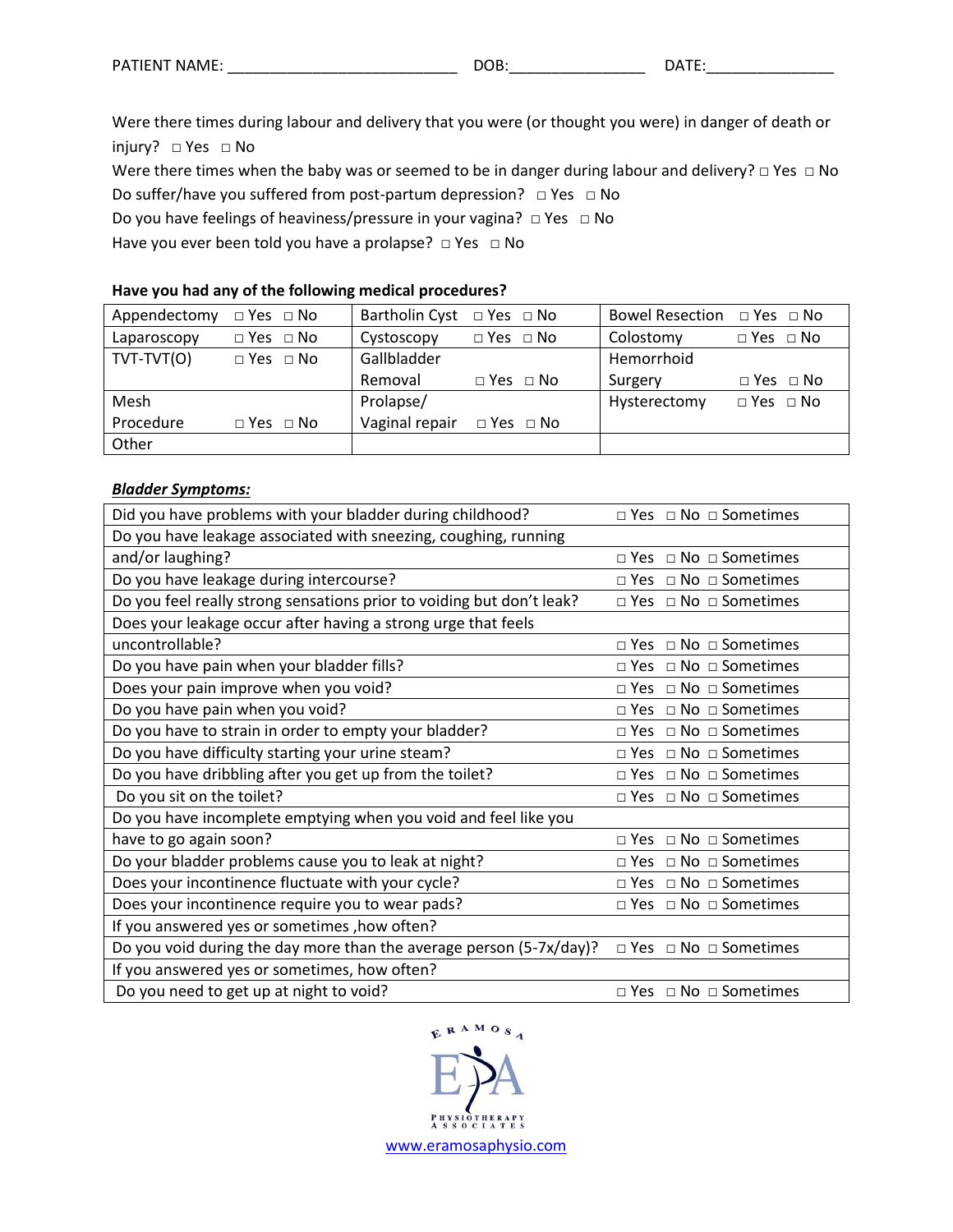| PATIENT NAME:                                     | DOB:                          | DATE: |
|---------------------------------------------------|-------------------------------|-------|
|                                                   |                               |       |
| If you answered yes or sometimes, how many times? |                               |       |
|                                                   |                               |       |
| <b>Fluid intake in 24 hours:</b>                  |                               |       |
| cups of water/day<br>#                            | cups of coffee/day<br>#       |       |
| cups of tea/day<br>#                              | cups of other fluids/day<br># |       |
|                                                   |                               |       |
| Do you have any food allergies or sensitivities?  |                               |       |

\_\_\_\_\_\_\_\_\_\_\_\_\_\_\_\_\_\_\_\_\_\_\_\_\_\_\_\_\_\_\_\_\_\_\_\_\_\_\_\_\_\_\_\_\_\_\_\_\_\_\_\_\_\_\_\_\_\_\_\_\_\_\_\_\_\_\_\_\_\_\_\_\_\_\_\_\_\_\_\_\_\_\_\_\_ \_\_\_\_\_\_\_\_\_\_\_\_\_\_\_\_\_\_\_\_\_\_\_\_\_\_\_\_\_\_\_\_\_\_\_\_\_\_\_\_\_\_\_\_\_\_\_\_\_\_\_\_\_\_\_\_\_\_\_\_\_\_\_\_\_\_\_\_\_\_\_\_\_\_\_\_\_\_\_\_\_\_\_\_\_ \_\_\_\_\_\_\_\_\_\_\_\_\_\_\_\_\_\_\_\_\_\_\_\_\_\_\_\_\_\_\_\_\_\_\_\_\_\_\_\_\_\_\_\_\_\_\_\_\_\_\_\_\_\_\_\_\_\_\_\_\_\_\_\_\_\_\_\_\_\_\_\_\_\_\_\_\_\_\_\_\_\_\_\_\_

#### *Digestion & Bowel Function:*

| What is the frequency of your bowel movements?               |                                                                    |
|--------------------------------------------------------------|--------------------------------------------------------------------|
| Do you regularly feel the urge to move your bowels?          | $\Box$ Never $\Box$ Seldom $\Box$ Always                           |
| Do you have constipation?                                    | $\Box$ Never $\Box$ Seldom $\Box$ Always                           |
| Do you strain to have a bowel movement?                      | $\Box$ Never $\Box$ Seldom<br>$\Box$ Always                        |
| Do you have loose stools/diarrhea?                           | $\Box$ Never $\Box$ Seldom $\Box$ Always                           |
| Do you have bowel urgency that is difficult to control?      | $\Box$ Never $\Box$ Seldom<br>$\Box$ Always                        |
| Do you lose control of your bowels?                          | $\square$ Never $\square$ Seldom<br>$\Box$ Always                  |
| Do you have incomplete emptying?                             | $\Box$ Never $\Box$ Seldom<br>$\Box$ Always                        |
| Do you have pain with a bowel movement?                      | $\Box$ Never $\Box$ Seldom<br>$\Box$ Always                        |
| Do you have pain after a bowel movement?                     | □ Never □ Seldom<br>$\Box$ Always                                  |
| Does it take longer than 5 minutes to have a bowel movement? | $\Box$ Never $\Box$ Seldom<br>$\Box$ Always                        |
| Do you have bloating? (Increased pressure in abdomen)        | $\Box$ Never $\Box$ Seldom $\Box$ Always                           |
| Do you experience a physical change in abdominal girth when  |                                                                    |
| your bowels are full (distension)?                           | $\square$ Never $\square$ Seldom $\square$ Always                  |
| In your opinion, is your fibre intake                        | $\Box$ too low $\Box$ adequate $\Box$ too high                     |
| Do you regularly use<br>$\square$ laxatives                  | $\Box$ stool softeners $\Box$ natural products<br>$\square$ enemas |

## **Have you ever been diagnosed with/think you have:**

| Irritable bowel syndrome | When? | Who? |
|--------------------------|-------|------|
| Ulcerative colitis       | When? | Who? |
| Crohn's Disease          | When? | Who? |
| Celiac Disease           | When? | Who? |

### *Medical History:*

| Urinary tract infections | $\Box$ Yes $\Box$ No | How often?                                      |
|--------------------------|----------------------|-------------------------------------------------|
| Antibiotics recently?    | $\Box$ Yes $\Box$ No | Last UTI?                                       |
| Probiotics?              | $\Box$ Yes $\Box$ No | Cranberry supplementation? $\Box$ Yes $\Box$ No |

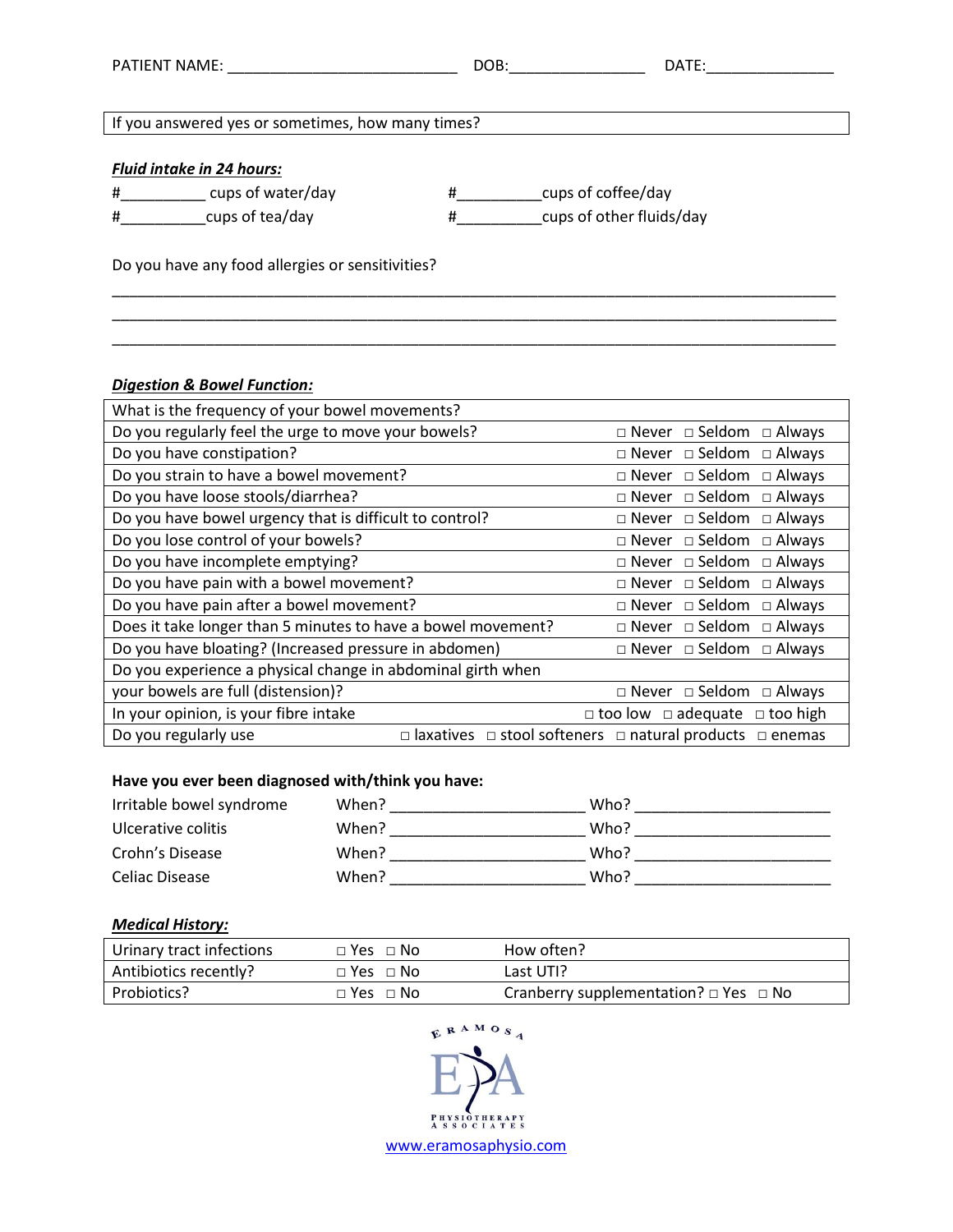| Smoker                                               | $\Box$ Yes $\Box$ No | #                    | packs/day |                      | Chronic cough?                | $\Box$ Yes $\Box$ No |  |
|------------------------------------------------------|----------------------|----------------------|-----------|----------------------|-------------------------------|----------------------|--|
| Yeast infections                                     |                      | $\Box$ Yes $\Box$ No |           |                      | How often?                    |                      |  |
| Last infection                                       |                      |                      |           | Treatment            |                               |                      |  |
| Do you get blood in your urine? $\Box$ Yes $\Box$ No |                      |                      |           |                      |                               |                      |  |
| Allergies (including latex):                         |                      | $\Box$ Yes $\Box$ No |           |                      |                               |                      |  |
| Low back problems                                    |                      | $\Box$ Yes $\Box$ No |           |                      | Chronic? $\Box$ Yes $\Box$ No |                      |  |
| Mid back problems                                    |                      | $\Box$ Yes $\Box$ No |           |                      | Chronic? $\Box$ Yes $\Box$ No |                      |  |
| Neck problems                                        |                      | $\Box$ Yes $\Box$ No |           |                      | Chronic? □ Yes □ No           |                      |  |
| Have you ever been treated for depression?           |                      |                      |           | $\Box$ Yes $\Box$ No | What treatment?               |                      |  |
| Have you ever been treated for anxiety?              |                      |                      |           | $\Box$ Yes $\Box$ No | Whar treatment?               |                      |  |

*On a scale from 1-10, please circle and rate how much this problem bothers you:*

*1 2 3 4 5 6 7 8 9 10*

*On a scale from 1-10, please circle and rate how motivated you are to correct this problem*

*1 2 3 4 5 6 7 8 9 10*

## *DASS Questionnaire*

Please read each statement and circle a number, 0, 1, 2, or 3, which indicates how much the statement applied to you over the past week. There are no right or wrong answers. Do not spend too much time on any statement.

S = \_\_\_\_\_ A = \_\_\_\_\_ D = \_\_\_\_\_

0 = It did not apply to me at all

1 = Applied to me to some degree or some of the time

2 = Applied to me a considerable degree, or a good part of the time

3 = Applied to me very much, or most of the time

| I experienced breathing difficulty (e.g. excessively rapid breathing, breathlessness      |  |  |
|-------------------------------------------------------------------------------------------|--|--|
|                                                                                           |  |  |
|                                                                                           |  |  |
|                                                                                           |  |  |
|                                                                                           |  |  |
|                                                                                           |  |  |
| I was worried about situations in which I might panic and make a fool of myself A 0 1 2 3 |  |  |